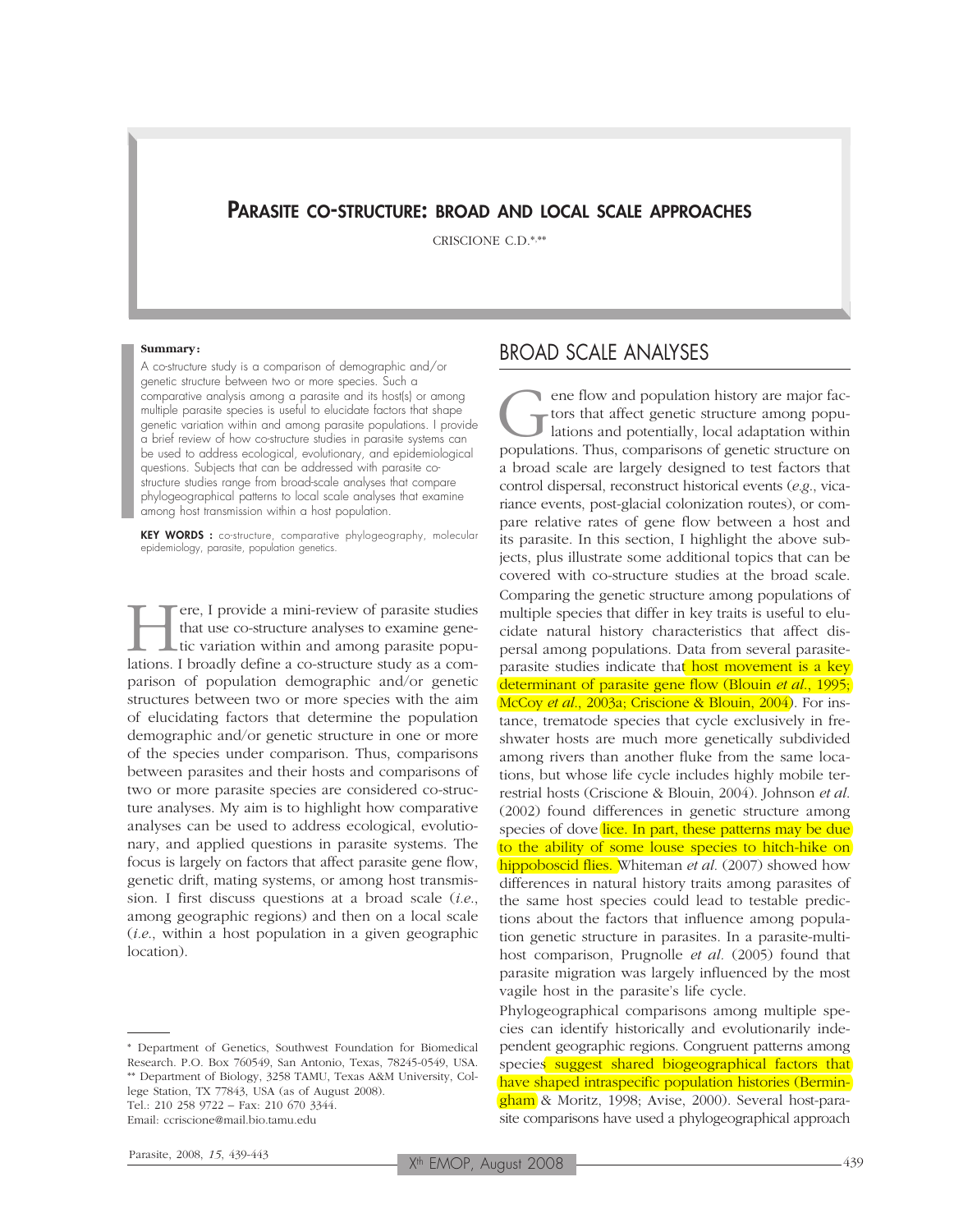to make inferences about parasite population history (Criscione *et al*., 2005). For example, mitochondrial (mtDNA) data from the nematode *Heligmosomoides polygyrus* show levels of genetic diversity that support some regions in Europe as glacial refuges and show patterns of postglacial recolonization that parallel those of its wood mouse host (Nieberding *et al*., 2004; Nieberding *et al*., 2005). However, the parasite did show strong genetic subdivision among some locations that the host did not (Nieberding *et al*., 2004). Largely congruent phylogeographical patterns coupled with some parasite specific patterns have also been reported in other host-parasite systems (*e.g*., Wickstrom *et al*., 2003; Meinila *et al*., 2004; Criscione & Blouin, 2007). Several inferences about parasite ecology and evolution, some with practical applications, can be drawn from congruent host-parasite phylogeographical patterns. 1) Patterns of congruence show that parasites can be affected by the same historical processes that affect their hosts. 2) When a host or geographic region is of conservation concern, parasite data can be used to help support the boundaries of historically unique regions or managed host populations (Criscione & Blouin, 2007). 3) Comparative host-parasite studies are useful to predict parasite dispersal potential and scale of gene flow over a broad geographical range (Criscione & Blouin, 2007). 4) Congruent patterns can be used to calibrate a molecular clock for parasites (Meinila *et al*., 2004; Nieberding *et al*., 2004). This is particularly useful as many parasitic taxa have no or few fossil representatives.

Incongruent patterns between host and parasite also shed light on parasite ecology and evolution. Whether a host and parasite show congruence will depend on which host in a parasite's life cycle is compared and on the nature of the transmission dynamics between the host and parasite (Nierberding & Olivieri, 2007). For example, malaria parasites of Caribbean lizards showed complex patterns of genetic fragmentation that were inconsistent with those of their lizard hosts. Thus, vector hosts likely provided an effective means of dispersal among islands for the malaria parasites (Perkins, 2001). It has recently been advocated that when patterns of genetic structure are observed in parasites, but not in their hosts, inferences about cryptic host population history or migration patterns can be drawn (Whiteman & Parker, 2005; Wirth *et al*., 2005; Biek *et al*., 2006; Nieberding & Olivieri, 2007). However, such data should only be used as a means to generate hypotheses about host history rather than drawing definitive conclusions from the history of a single parasite. This is because many processes can make the parasite have a different pattern of genetic structure than its host. For example, host gene flow does not necessarily equate to parasite gene flow because not all hosts are infected, parasites may be locally adapted in ways that hosts are not, and effective sizes of host and parasite may be

very different. Inferences of host history from a single parasite's phylogeography suffer from all the caveats of using a single gene tree to infer a species tree (Nichols, 2001). For example, one can be mislead by processes (*e.g*., selection, introgression) that affect the mtDNA differently from the nuclear genome (see Ballard & Whitlock, 2004). Thus, in order to test host history with parasite data, multiple parasite species from a single host species would need to be compared.

Theoretical models predict that local adaptation by parasites to their host is facilitated by higher parasite gene flow because novel alleles that may counteract a host's evolutionary response are imported into the population (Gandon & Michalakis, 2002). A recent meta-analysis by Greischar *et al.* (2007) provides empirical support for this prediction. Thus, host-parasite co-structure studies that determine the relative migration rates between a parasite and its host can help predict the potential for local adaptation. Although additional data are needed to demonstrate local host adaptation (e.g., experimental infections), knowledge of relative gene flow rates is now seen as an essential component in testing coevolutionary hypotheses (Gomulkiewicz *et al*., 2007). See Greischar *et al*. (2007) for a review of studies comparing host-parasite gene flow in relation to local adaptation.

Additional topics that use host-parasite co-structure analyses are illustrated with the following studies. McCoy *et al*. (2001) found evidence for sympatric host races by comparing the genetic structure of the assumed generalist tick parasite *Ixodes uriae* among two seabird species. There was higher genetic subdivision between tick populations from the different host species in sympatry than between allopatric tick populations of the same host species. Miura *et al*. (2006) examined colonization dynamics by comparing the genetic diversity of an introduced snail and its trematode parasites. Molecular data indicated a founder effect in the snail and one of its flukes. However, another trematode species had similar levels of diversity to its native range, which suggests that this fluke can continually disperse from its native range in Japan to North America via bird hosts. Criscione *et al*. (2006) show that parasite genetic markers can be more accurate than host genetic markers in assigning host individuals back to their population of origin. It is important to note that this unique application is not inferring host historical events, but rather identifies the discrete genetic parasite population from which a single host became infected. Genetic assignment of parasites may be useful to identify dispersal patterns or feeding grounds for migratory host species, or in epidemiological studies to indicate foci of transmission for infected hosts.

### LOCAL SCALE

Levels and patterns of genetic diversity within populations are influenced by the effective population size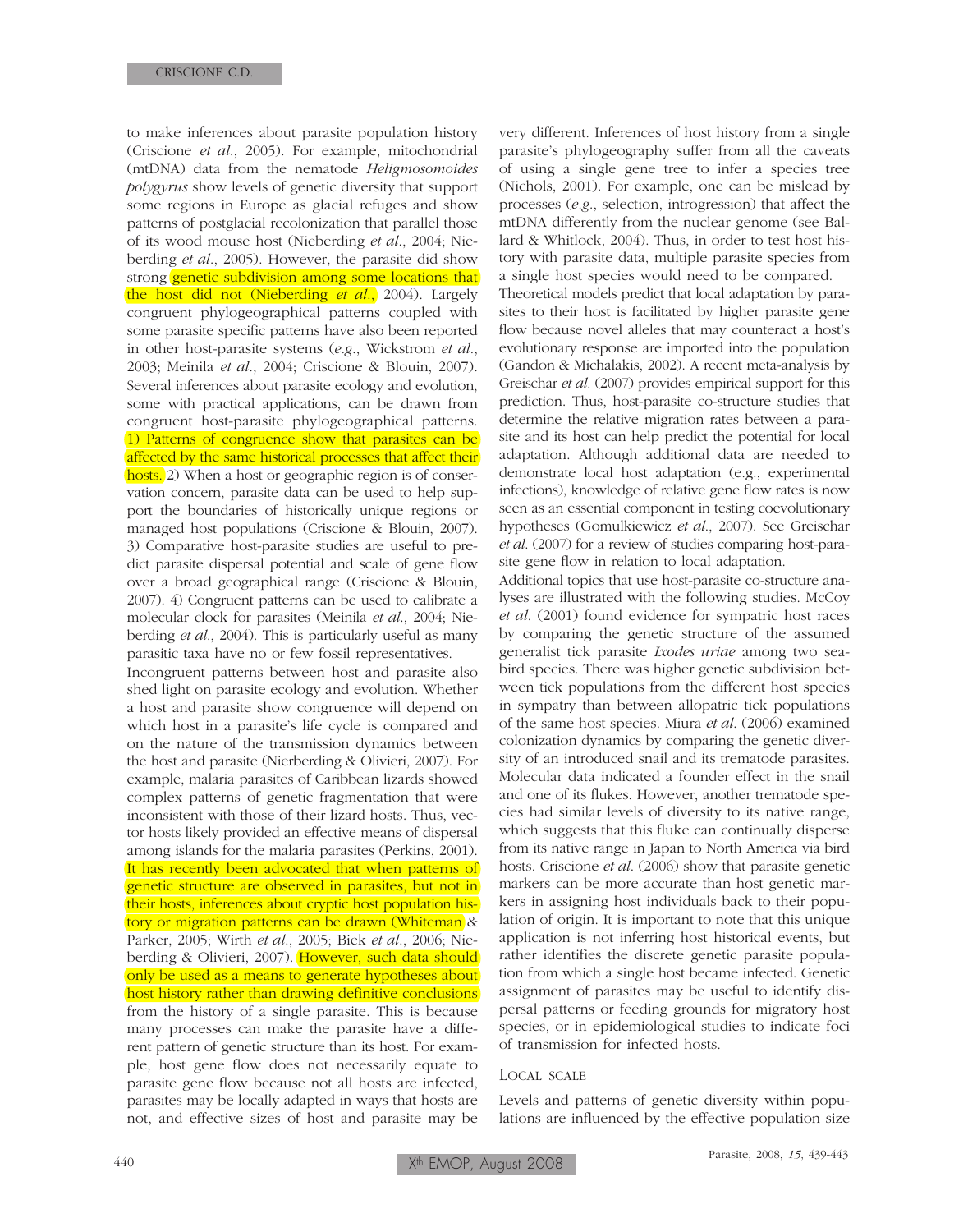$(N_e)$  and mating system (outcrossing, selfing, biparental inbreeding). By limiting conspecific interactions to within hosts, the distribution of parasites among individual hosts can affect both  $N_e$  and mating dynamics (Criscione & Blouin, 2005; Criscione *et al*., 2005). For example, an obligatorily sexually reproducing hermaphroditic parasite that is alone in a host must self to reproduce. Moreover, the distribution of parasite genetic variation within and among hosts can be indicative of the ecology of transmission from host to host (Fig. 1) (Criscione *et al*., 2005; Criscione & Blouin, 2006). In this section, I discuss how co-structure studies at a local scale can be used to elucidate factors that affect genetic diversity, mating systems, or transmission dynamics within a parasite component population (all parasites of a species within a host population).

As at the broad scale, local scale comparisons of parasites that differ in some aspect of their natural history can provide insight into determinants of within population genetic structure. Parasite-parasite comparisons would be useful to see if mating systems or levels of



Fig. 1. – Schematic showing how patterns of parasite genetic variation among hosts can be used to infer the transmission process. Circles represent individual definitive hosts. Patterns within circles are different parasite genetic variants. Four generations (rows from top to bottom) of adult parasites and hosts are illustrated. Dashed and solid arrows indicate limited and major paths of recruitment for parasite offspring into definitive hosts, respectively. Parasite offspring may pass through intermediate hosts before reaching definitive hosts. (A) Parasite genetic variation is randomly distributed among hosts with a high amount of mixing among parasite offspring before recruitment into definitive hosts. This pattern indicates that hosts are randomly sampling from a common parasite gene pool. (B) Low mixing of parasite offspring (*i.e*., clumped transmission) predicts high genetic differentiation among individual hosts. This pattern indicates that hosts are sampling distinct parasite gene pools. These schematics represent the extremes of different transmission processes. In reality, there is likely a continuum among parasite species. Figured was altered from Criscione & Blouin (2006). See also Criscione *et al*. (2005), Criscione & Blouin (2005) and references therein for a more thorough discussion of parasite transmission inferred from genetic markers.

diversity vary with regard to mean abundances or prevalence. For example, does the aggregation of parasites among hosts affect the  $N_e$  (Criscione &Blouin, 2005)? Would a hermaphroditic species with low mean intensities have a higher selfing rate relative to a species with a high mean intensity (Criscione *et al*., 2005)? For instance, Anderson *et al.* (2000) found evidence of inbreeding (low genetic diversity and linkage disequilibrium) in malaria populations of low prevalence. It is commonly found in the plant literature that outcrossing species tend to have higher levels of diversity than selfing species (Charlesworth, 2003). Some nematode parasites appear to have a similar pattern (Blouin, 1998), but more work is needed to generalize these conclusions among parasites. The mode of transmission (e.g., the life cycle pattern, dispersal ability of larvae) may also affect patterns of genetic structure within and among hosts (Fig. 1). For instance, would roundworms (*e.g*., *Ascaris*) show more structure (Fig. 1B) because transmission is via passive oral infection, whereas hookworms (*e.g*., *Necator*) actively penetrate the host's skin? Also, parasite-parasite comparisons could be used to test the hypothesis that parasites in an aquatic environment and/or those using multiple intermediate hosts will have greater mixing potential into definitive hosts (Fig. 1A) (Criscione & Blouin, 2006). Determining focal points of transmission, and factors that influence these foci are of major importance to understanding the ecology and evolution of parasites. In the field of epidemiology, these questions are of practical importance as they help design effective parasite control or eradication programs. Highly polymorphic molecular markers (*e.g*., microsatellites) and powerful assignment and landscape statistical methods (*e.g*., Francois *et al*., 2006; Storfer *et al*., 2007) make it possible to examine if there are distinct genetic clusters of parasites (i.e., focal points of transmission) within a host population (Fig. 1B). A few studies have begun using these approaches (*e.g*., McCoy *et al*., 2003b; Criscione & Blouin, 2006; Chevillon *et al*., 2007). However, host-parasite co-structure studies at the local scale will be needed to help tease apart whether host and/or environmental variables have a significant role in shaping the local parasite genetic structure. For example, a correlation in host genetic relatedness to parasite genetic relatedness may suggest that there is a genetic predisposition among hosts to be infected with particular parasite genetic variants. Furthermore, fine scale parasite genetic structure may be related to the demographic structure of host populations such as gender, age, social groups, dominance hierarchies, or territoriality. A few studies have begun using the above approach. Ongoing work utilizes these methods to examine the molecular epidemiology of *Ascaris lumbricoides* in a village in Nepal (Criscione, Williams-Blangero & Anderson, unpublished data). Nebavi *et al.*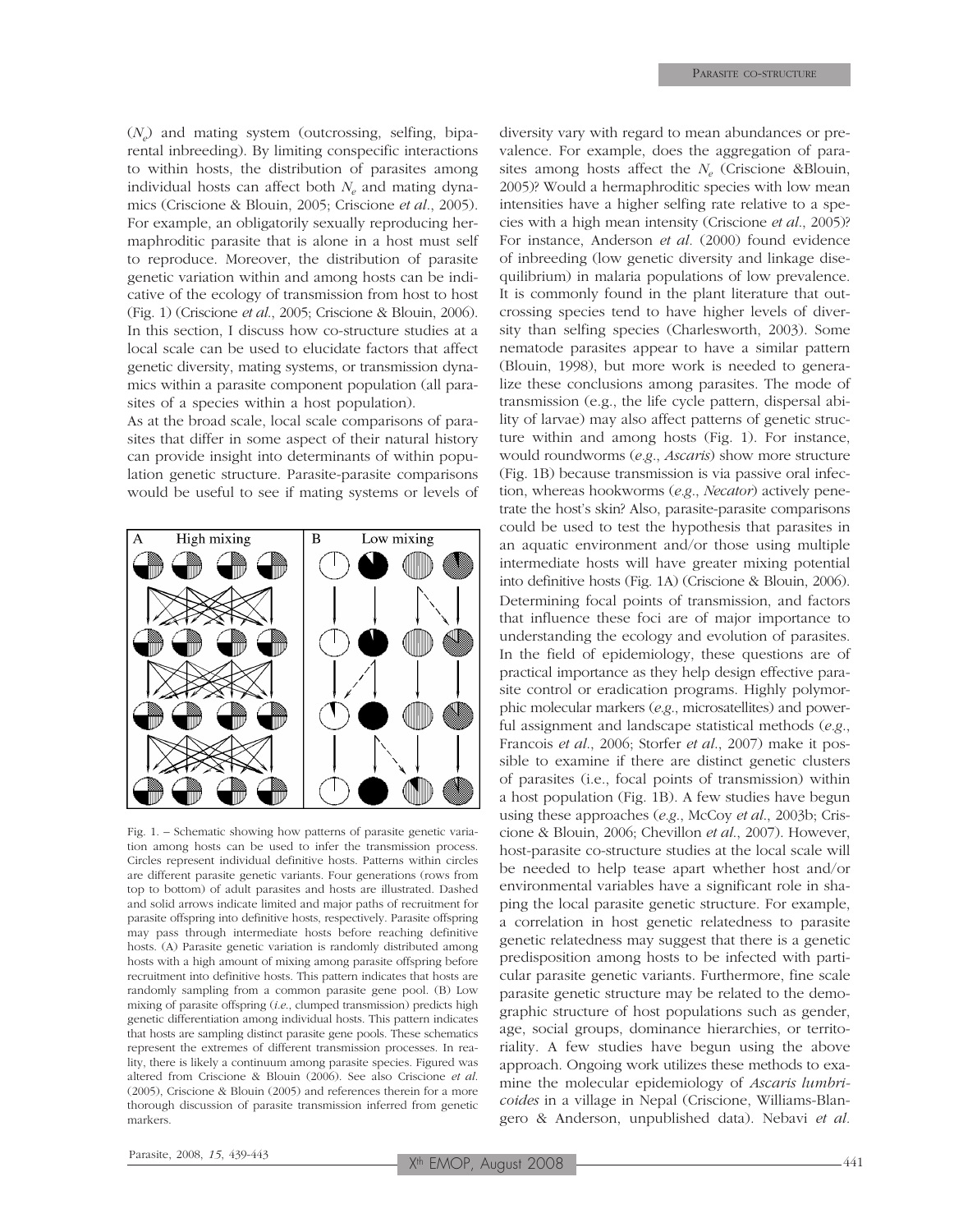(2006) examined several host variables and found that individual patient and gender were the most important factors contributing to genetic variability in an opportunistic fungal pathogen. Similarly, Caillaud *et al.* (2006) found that parasite genetic diversity was different among male and female hosts. These latter two studies suggest that there may be differences in immunocompetence between male and female hosts, or that the two sexes are differentially sampling the parasite gene pool. Molecular epidemiology studies on microbial and viral pathogens have also utilized host demographic factors and pathogen genetic data to help construct contact networks between infected people (*e.g*., Choudhury *et al*., 2006).

#### FUTURE DIRECTIONS

I have provided a brief overview of topics that can be addressed with parasite co-structure studies. The review is not exhaustive in terms of cited literature, taxonomic groups of parasites, or questions that can be addressed. However, it is clear that there is more empirical data at the broad scale level, while local scale studies have received less attention. Much knowledge can be gained about the ecology and evolution from local scale analyses. In particular, molecular epidemiological studies are likely to benefit from local scale analyses that aim to determine if there are focal points of transmission and if so, what are the determinants of those foci. Lastly, I have focused on inferences from neutral loci. However, a comparative framework will also be useful to examine factors that influence the patterns of genetic variation at adaptive loci. For example, how might the distribution of potential host species within and among regions affect genetic variation at parasite loci that confer infectivity (*i.e*., host-specificity genes)?

## ACKNOWLEDGEMENTS

I thank i<br>tive composites<br>symposia. thank Mike Blouin and Tim Anderson for constructive comments on the manuscript, and Thierry de Meeûs for the invitation to participate in the EMOP

### REFERENCES

- ANDERSON T.J.C., HAUBOLD B., WILLIAMS J.T., ESTRADA-FRANCO J.G., RICHARDSON L., MOLLINEDO R., BOCKARIE M., MOKILI J., MHARAKURWA S., FRENCH N., WHITWORTH J., VELEZ I.D., BROCKMAN A.H., NOSTEN F., FERREIRA M.U. & DAY K.P. Microsatellite markers reveal a spectrum of population structures in the malaria parasite *Plasmodium falciparum*. *Molecular Biology and Evolution*, 2000, *17*, 1467-1482.
- AVISE J.C., Phylogeography: The History and Formation of Species. Harvard University Press, Cambridge, Massachusetts, 2000.
- BALLARD J.W.O. & WHITLOCK M.C. The incomplete natural history of mitochondria. *Molecular Ecology*, 2004, *13*, 729-744.
- BERMINGHAM E. & MORITZ C. Comparative phylogeography: concepts and applications. *Molecular Ecology*, 1998, *7*, 367- 369.
- BIEK R., DRUMMOND A.J. & POSS M. A virus reveals population structure and recent demographic history of its carnivore host. *Science*, 2006, *311*, 538-541.
- BLOUIN M.S. Mitochondrial DNA diversity in nematodes. *Journal of Helminthology*, 1998, *72*, 285-289.
- BLOUIN M.S., YOWELL C.A., COURTNEY C.H. & DAME J.B. Host movement and the genetic structure of populations of parasitic nematodes. *Genetics*, 1995, *141*, 1007-1014.
- CAILLAUD D., PRUGNOLLE F., DURAND P., THERON A. & DE MEEÛS T. Host sex and parasite genetic diversity. *Microbes and Infection*, 2006, *8*, 2477-2483.
- CHARLESWORTH D. Effects of inbreeding on the genetic diversity of populations. *Philosophical Transactions of the Royal Society (Series B)*, 2003, *358*, 1051-1070.
- CHEVILLON C., KOFFI B.B., BARRE N., DURAND P., ARNATHAU C. & DE MEEÛS T. Direct and indirect inferences on parasite mating and gene transmission patterns – Pangamy in the cattle tick *Rhipicephalus* (*Boophilus*) *microplus*. *Infection Genetics and Evolution*, 2007, *7*, 298-304.
- CHOUDHURY B., RISLEY C.L., GHANI A.C., BISHOP C.J., WARD H., FENTON K.A., ISON C.A. & SPRATT B.G. Identification of individuals with gonorrhoea within sexual networks: a population-based study. *Lancet*, 2006, *368*, 139-146.
- CRISCIONE C.D. & BLOUIN M.S. Life cycles shape parasite evolution: comparative population genetics of salmon trematodes. *Evolution*, 2004, *58*, 198-202.
- CRISCIONE C.D. & BLOUIN M.S. Effective sizes of macroparasite populations: a conceptual model. *Trends in Parasitology*, 2005, *21*, 212-217.
- CRISCIONE C.D. & BLOUIN M.S. Minimal selfing, few clones, and no among-host genetic structure in a hermaphroditic parasite with asexual larval propagation. *Evolution*, 2006, *60*, 553-562.
- CRISCIONE C.D. & BLOUIN M.S. Parasite phylogeographical congruence with salmon host evolutionarily significant units: implications for salmon conservation. *Molecular Ecology*, 2007, *16*, 993-1005.
- CRISCIONE C.D., COOPER B. & BLOUIN M.S. Parasite genotypes identify source populations of migratory fish more accurately than fish genotypes. *Ecology*, 2006, *87*, 823-828.
- CRISCIONE C.D., POULIN R. & BLOUIN M.S. Molecular ecology of parasites: elucidating ecological and microevolutionary processes. *Molecular Ecology*, 2005, *14*, 2247-2257.
- FRANCOIS O., ANCELET S. & GUILLOT G. Bayesian clustering using hidden Markov random fields in spatial population genetics. *Genetics*, 2006, *174*, 805-816.
- GANDON S. & MICHALAKIS Y. Local adaptation, evolutionary potential and host-parasite coevolution: interactions between migration, mutation, population size and generation time. *Journal of Evolutionary Biology*, 2002, *15*, 451-462.
- GOMULKIEWICZ R., BROWN D.M., DYBDAHL M.F., GODSOE W., NUISMER S.L., PEPIN K.M., RIDENHOUR B.J., SMITH C.I. &